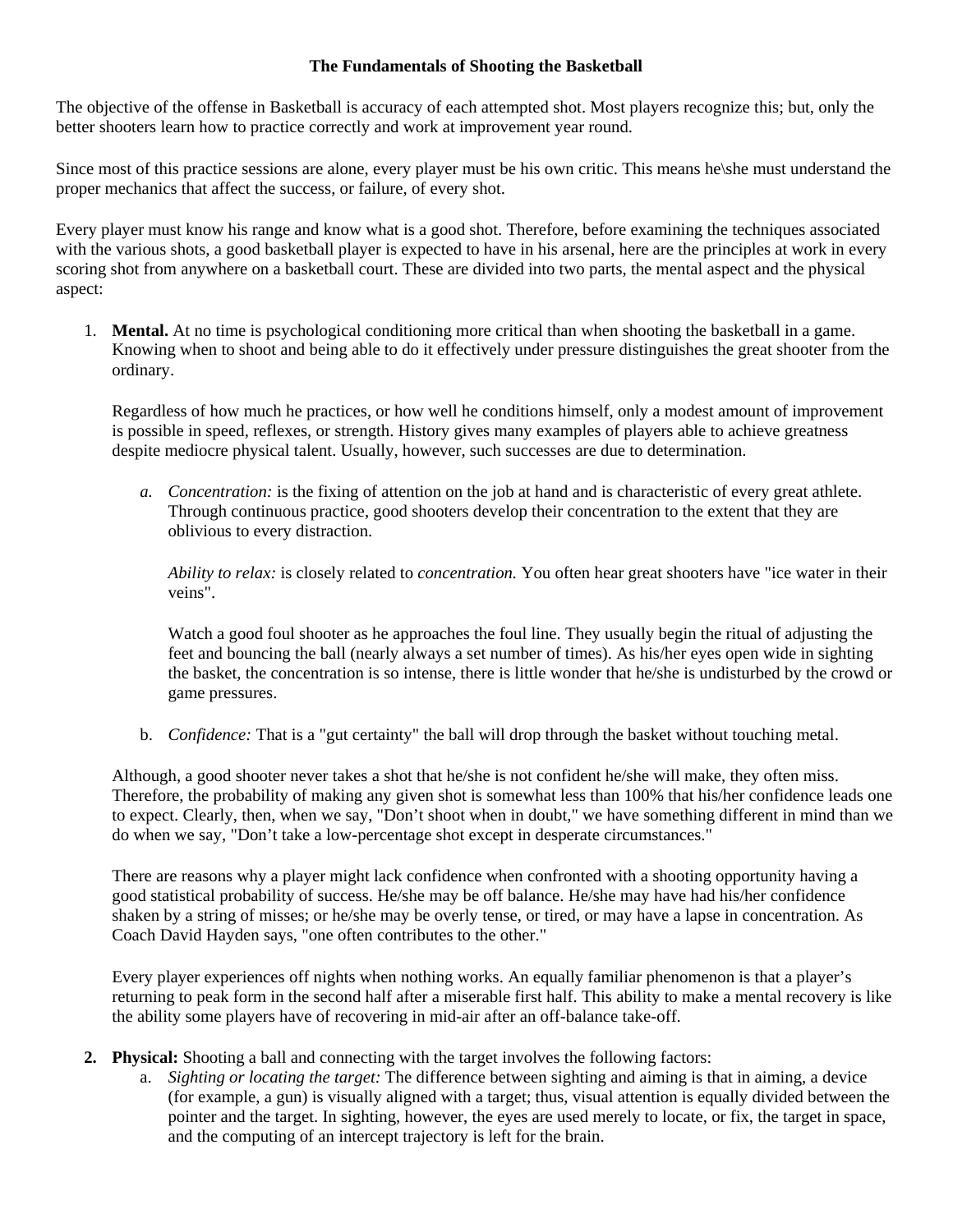Some coach once said, "To demonstrate the brain's ability to determine a trajectory to a known location, close your eyes and touch either your nose or your ear lobe with a forefinger. To convince yourself of this ability in relation to a visually fixed target, focus your eyes on a nearby object and, without aiming, point your finger at the object. Notice that there is a strong tendency for your attention to shift from the object to your finger and that considerable concentration is required in order to remain focused on the object."

Notice, too, that when concentrating on the object your eyes open quite wide. The reason it is so important for the eyes to remain focused on the target is that they, too, are a kind of computer, continuously updating a three-dimensional fix on whatever is being held in focus. Naturally, the smaller the area focused upon, the smaller the fix, and the greater the potential accuracy.

This brings us to the problem facing a basketball player of not having as his real target not a concrete object, but an open area just over the lip of the basket. Since his eyes can not focus on an empty space, the best he can do is to select a sighting point as nearly on line with the intended trajectory and as near the real target as possible.

When making a bank shot, the shooter solves the problem on a spot related to the painted rectangle above the basket. For all other shots, however, he must decide upon a sighting point somewhere on the rim.

Personal preference determines whether the point selected is on the front or the back rim, but he/she should decide on one or the other and stick with that sighting point for all similar shots. Then, for every shot, he/she should fix upon the same number of cords, while conscious that he/she wants to drop the ball either just beyond front of the rim, or just before the back of the rim, whichever point he chose to sight. The sighting point must be held in constant and clear focus from the moment the shot is begun to the completion of the follow-through.

b. *Body Balance:* When properly balanced, a shooter can coordinate the efforts of each muscle to produce a force in the direction of the basket. Although the degree of balance may vary from the near perfect stance of a two-hand set shot to the last effort recovery of an aggressive drive-in.

The shooter's ability to control the trajectory of the ball is directly dependent upon his/her ability to control the acceleration forces generated by his/her own body. However, it is doubtful whether a shot ever succeeds unless, at the moment of release, the shooter has enough control to complete a smooth, continuous follow-through.

Some players have such body control they can hit baskets from positions impossible for any other player. Each player must learn whether or not he/she is in a position to take a shot and complete a follow-through that will leave him/her in the position to rebound a missed shot.

c. *Generating the force:* In their book, *Basketball Concepts and Techniques,* Bob Cousy and Frank G. Power, Jr., tell us, "From physics, we know that when several forces act upon an object, the effect is the same as that of a single force equal to the vectorial sum of the force components..." In simpler terms this means, the more horses pulling in the same direction, the greater the horsepower.

They go on to explain, "To a weightlifter, this means that it is possible to synchronize the efforts of leg, back, shoulder, and arm muscles to lift a heavier weight above the head (as in a jerk) than is possible with the arms alone (as in press). To a basketball player, it means that the force he can impart to the ball ranges from that required for a long *twohanded set shot* to that required for a *tip-in* a few inches from the basket."

Therefore, beginning at the ball, each of the following add to the total transmitted force:

- o A forward action of the wrists and fingers.
- o A sudden extension of the arm, snapping the shoulder and elbow.
- o Rising to the balls of the feet.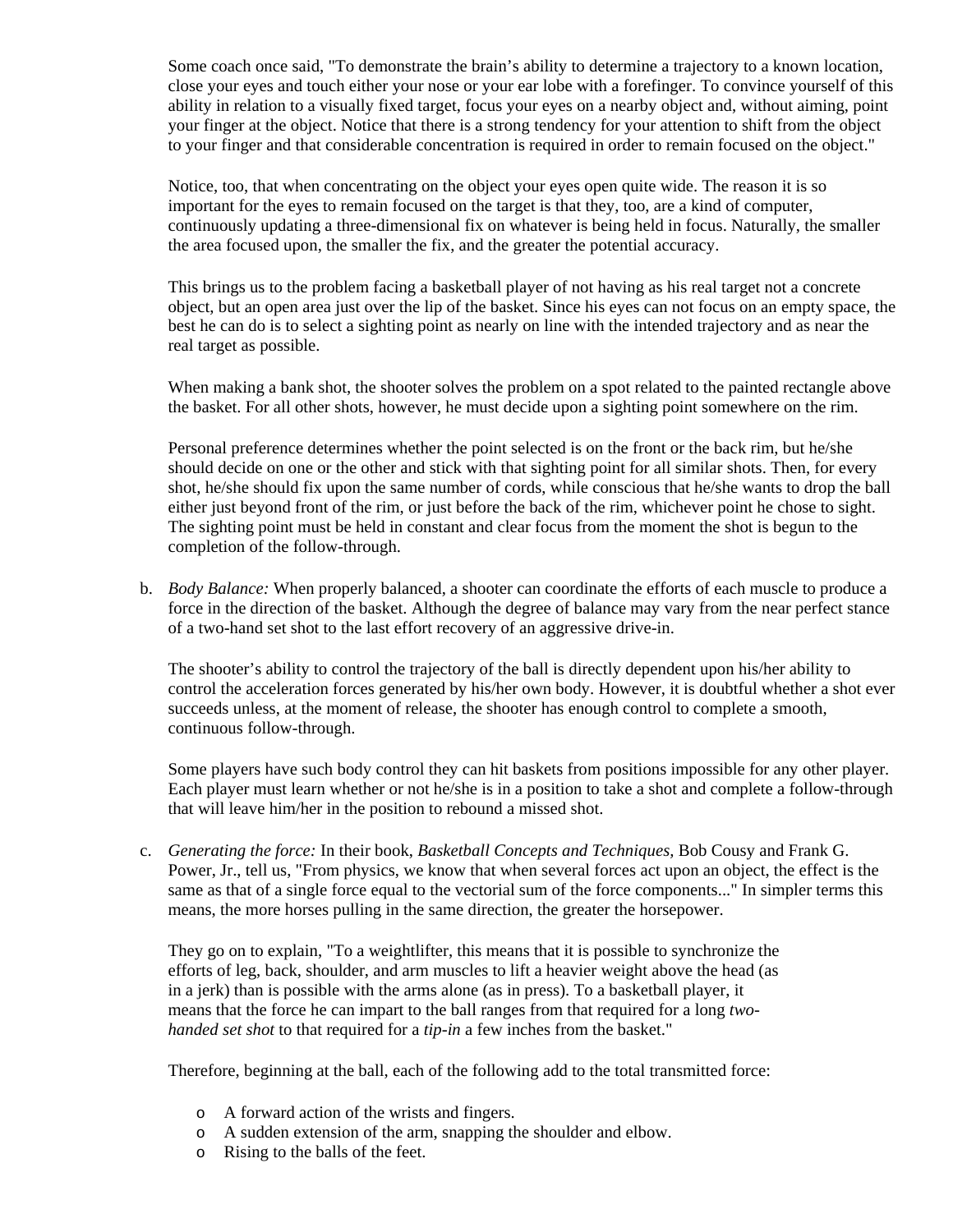"Since the force imparted by a muscle under strain is difficult to control, best results are obtained when all muscles can be brought into a smooth, coordinated effort that is within individual limitations."

Obviously, with a *jump shot,* much of the energy generated is converted to altitude. The remaining force required must be provided by arms, wrist, and fingers.

a. *Timing or rhythm:* The timing of a shot begins with getting the correct foot down for takeoff (jump shot) and ends with the follow-through and recovery. In a *set-shot*. Perfect timing results in a smooth, continuous thrust from the floor upward, developing a peak force at the fingertips, the instant before, and sustained through, fingertip release.

In a *jump-shot*, body momentum decreases rapidly to zero and the shot must be timed so that fingertip release occurs just **prior** to the **highest point** of the jump. Any non-synchronized acceleration of the body, or its members (for example, jerking the head) will directly affect the path after launching of the ball.

b. *Hand-eye coordination and fingertip control:* All forces imparted to the ball by the shooter should pass through the fingertips. This technique allows the fingers to make fine trajectory adjustments at release and provides a soft natural backspin.

By stating that the optimum trajectory is that which results in the ball's entering the basket at the highest possible angle commensurate with the lowest possible velocity, we shall have said all that can be said about trajectory.

Combined with a soft natural backspin, a medium trajectory results in the "soft touch" kind of shot that even if slightly off target, will either drop in or hang on the rim for an easy tip-in.

In adjusting his/her hands preparatory to shooting, the shooter should space the fingers comfortably to hold the ball firmly in his/her fingertips and on the heels of both hands. The palms are held slightly clear and the three middle fingers aligned perpendicular to the seams. Players should practice their feel of this until this adjustment becomes instinctive as soon as they catch a ball.

c. *Follow-through:* Throughout the act of shooting, the brain continues to compute the precise amount and direction of the force needed to reach the target. Although these computations continue automatically in what computer people call, "real time," there is sufficient lag time to make compensations impossible for any abrupt accelerations at, or before, the instant of release.

Therefore, success depends upon the constant sighting and a smooth, continuous build-up of propelling force that reaches its peak at the instant the ball leaves the fingertips. This means that a follow-through period in which the forces generated are allowed to diminish is an essential part of the shooting sequence.

## *Fundamental Techniques for Specific Shots*

Before describing the techniques associated with the various shots a player might have in his offensive repertory, we again emphasize the importance of improvisation to the particular style of each player.

Basketball has changed in recent decades, largely due to innovations of individual players whose experimenting with accepted techniques led to development and recognition of revolutionary new techniques. For example, dunks, behindthe-back passes, jump shots, shot blocking, and one-handed set shots were once considered showboating.

## **The Basic Shots.**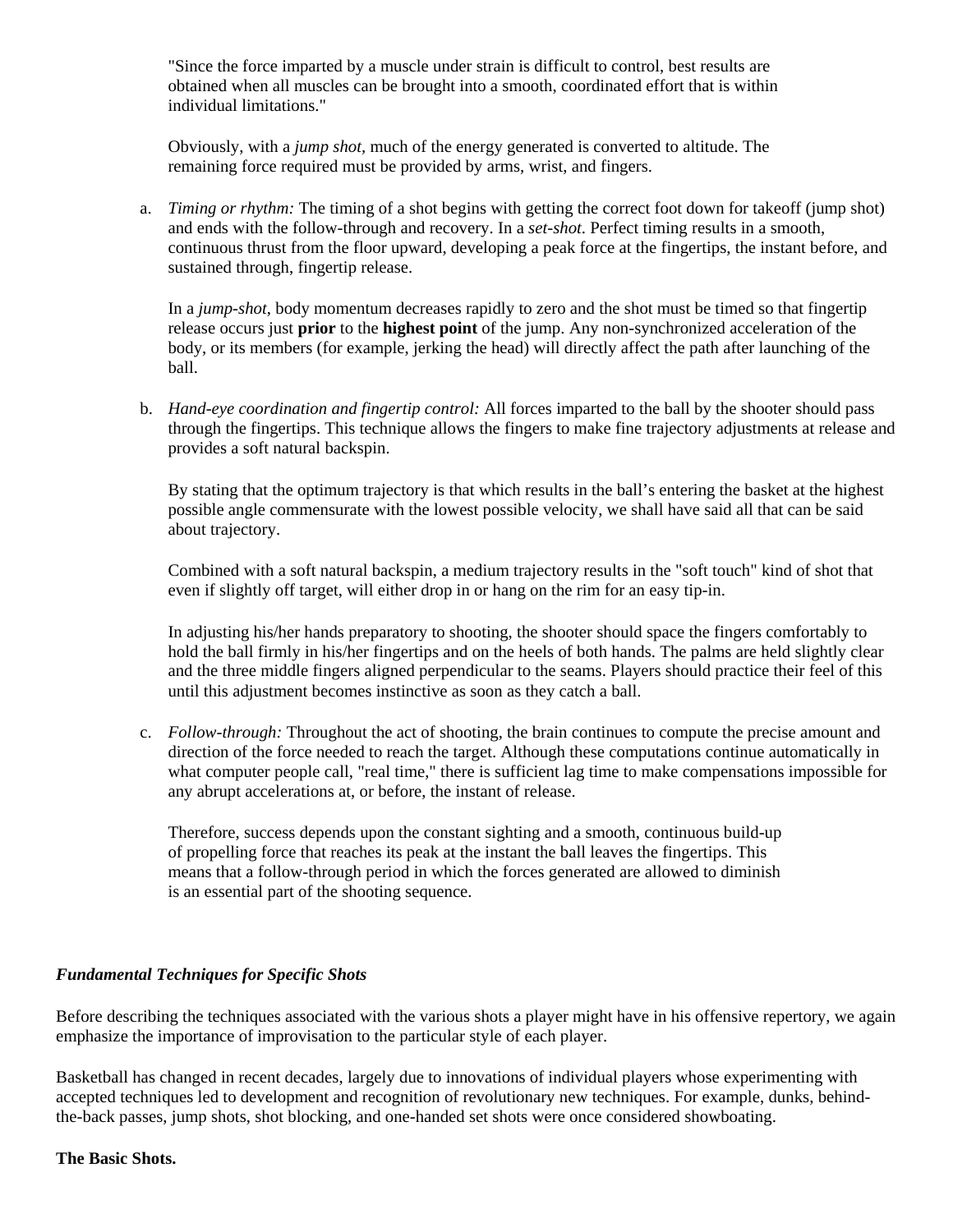Virtually every shot required can be adapted from a mastery of six basic techniques:

Lay-up: Approaching from the right (technique reverses from the left), the shooter grasps the ball in both hands as his/her right foot hits the floor, keeping the body between the ball and defender.

Come down hard on the left foot, and thrust sharply upward with the right knee, carrying the ball in both hands as high as possible with the right hand behind the ball, wrist cocked and facing the basket, and the left hand in front, wrist away from the basket.

This last step is a shorter step that enables the shooter to convert his forward motion into vertical jumping thrust. At the top of the high jump, with both arms above your head erect, eyes fixed on a spot high above and to the right of the basket, allow the left hand to fall away. Your right arm, wrist, and fingers extend to place the ball against the sighted point in a motion similar to that of trying to grasp the rim from a running start without the ball.

The backboard should be used for lay-ups approached from the side. After completing his follow-through, the shooter lands with hips down, knees bent, and body weight low, ready to rebound. or go on defense. A lay-up is used in the following situations:

- A player receives a pass, close in, while cutting for the basket.
- A player dribbles past defenders and under the basket.

**One-handed underhand:** Except in theory, this shot is never used from a set position; however, the usefulness of this technique for such special purposes as underhand lay-ups and pivots will reward the player who spends time mastering them. From the initial position with both hands holding the ball, reach toward the basket with one hand under the ball, allowing the helper hand fall away.

With your shooting arm fully extended and eyes focused on the sighting spot, lift the ball toward either the basket or a spot on the backboard by raising the arm and adding a soft flick of the wrist and fingers. Follow-through with the palm upward and the arm bent slightly at the elbow.

Executed as described, the ball will carry with a minimum forward rotation. Any side rotation of the hand position at release, however, culminating in a follow-through with the hand edgewise and wrist cocked upward, will impart a sidespin that must be compensated for when sighting.

**Two-handed set:** This shot is hardly used by modern-day players; however, Bob McDermott, the best shooter I ever saw used it with great success. Therefore, it is described here because I feel it is the most accurate shot from long range.

During his era, five-foot-eleven guard Bobby McDermott owned basketball's best two-handed set shot. The dazzling McDermott, who was voted the "Greatest Player of All-Time" in 1946 by NBL coaches, players and sports editors, had the raw athletic ability to score from anywhere inside half court.

At a time when teams played deliberate, slowdown basketball, McDermott often scored more than 20 points in a game. Known as "Mr. Basketball Man," McDermott turned professional after just one year of high school, and starred in the ABL and NBL for 17 years. After leading the Brooklyn Visitations to the ABL title in 1935, McDermott played for the Original Celtics from 1936 to 1939 and 1940 to 1941, and quickly became the player fans wanted to watch perform. In five seasons with the Fort Wayne Zollner Pistons, McDermott landed two straight NBL titles (1944 and 1945) and three straight World Professional Tournament titles.

As player/coach of the Chicago Gears in 1947, "Mr. Inside and Mr. Outside" teamed with George Mikan to bring the Gears an NBL championship. McDermott, the only basketball player to lead three leagues (ABL, NYSL, NBL) in scoring and the only pro basketball player/coach to guide two teams to championships, was annually among the NBL's leading scorers.

McDermott was considered by many to be the dominant player in basketball from the mid-1930s to the late 1940s. He concluded his career in 1950, the year Collier's named him to the All-World Team.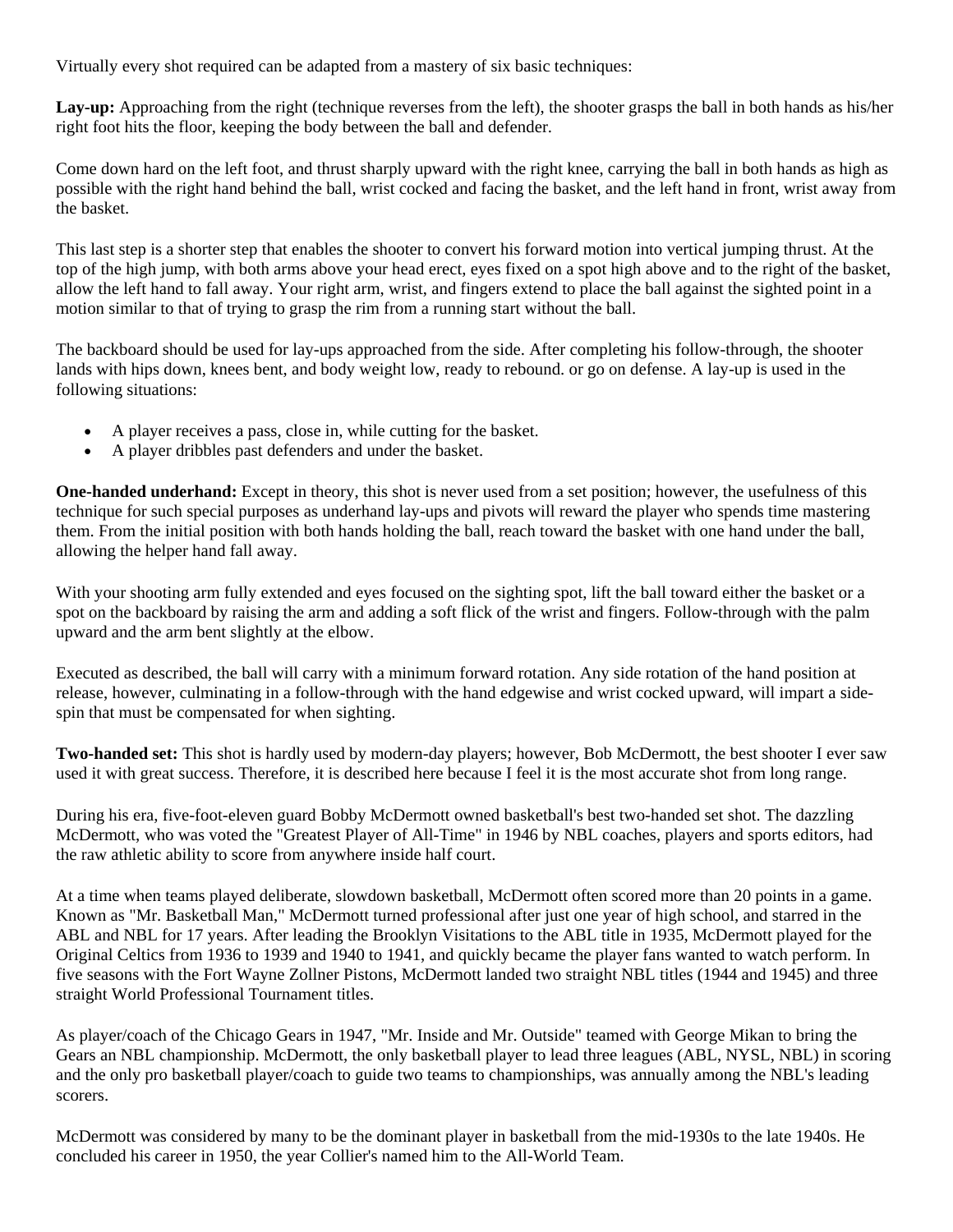In the set position, the feet are spaced and aligned for balance and comfort. Each player should determine the position of the feet that gives him/her the most confidence. He/she should forever-after use that position for all similar shots. The weight is on the balls of the feet, with the heels resting lightly on the floor. Both knees are flexed. The upper body is bent slightly forward at the waist with the back straight. The ball is held comfortably in the fingertips of both hands about a foot in front of the body slightly below chin level. The fingers are spread wide, the thumbs and little fingers on the same line with the thumbs close together in the rear. The elbows are held fairly close to the body. The head is stationary and erect while the eyes remain fixed on the sighting target.

Execution is a simultaneous thrust with arms and legs, rising from the heels, locking the knees and elbows, with a flick of the wrists and fingers in the direction of the sighted target. This imparts a soft backspin to the ball. The follow-through is a continuation of the inward and downward rotation of the thumbs, leaving the hands declining slightly at the wrists, the palms turned outward. Eye concentration is essential.

**One-handed set:** This shot retains much of the balance, range, and accuracy of the *two-handed set* while realizing an increase in speed of getting off the shot. Because the technique is essentially the same as all other non-hooking, one-hand overhead shots, including the jump shot, it should be the basic shot for every player.

For the one-handed set shot, position the foot under the shooting hand slightly forward of the other. The level the ball is carried may be a matter of choice.

Some players prefer to shoot from the chest, while others prefer to come from shoulder; however, the higher the ball is carried in the set position, the closer the shooter can be to the defender and still get his shot away.

The starting point also affects the range. The higher the ball, the shorter the range. The shooting hand is positioned on the low-back side of the ball, fingers spread comfortably wide, with palm facing the basket and held clear of the ball by the fingertips and heel of the hand. The off hand is on the low-forward side, palm away from the basket. The function of the off-hand is to provide balance and control.

The off-hand falls away the instant **before** release and the driving force to the ball is transmitted solely by the shooting hand. Otherwise, shot execution is the same as a two-handed set. The shooter rises to his toes and thrusts with his legs. Simultaneously, he thrusts his shooting arm to full extension, his hand and fingers flexing downward at the wrist in order to impart a gentle backspin as the ball is released.

**Jump Shot:** This shot is the most used, today. When preceded by a fake, a quick accurate jump shot is virtually impossible to block. In fact, the fake is essential to its effectiveness. Unless he/she is considerably taller, to defend the jump shooter, the defender must be able to synchronize his/her own jump perfectly with that of the shooter. This is a difficult task by even the simplest of fakes.

From shoulders-up, if movement is toward the basket, the shot execution is the same as for a one-handed set shot. Therefore, once the technique of set shooting has been perfected, it becomes easy to expand one's arsenal of shots to include the many varied jump shots.

Takeoff can either be from a stationary position, facing any direction, or from a position on the move after dribbling, pivoting, or receiving a pass.

Takeoff from the stationary position is generally with both feet, but, when moving, it is usually from the foot opposite the shooting hand. The position of the legs once in the air is a matter of preference. It all depends on what is comfortable for the individual. I have seen some great shooters tuck their legs, others leave them extended and spread and some extend them, but keep them together. It is my opinion that all this depends upon balance, distance from basket, and the defensive pressure. Regardless of individual style, the following technique is essentially the same for all jump shots. As he/she begins the crouch, the jump shooter carries the ball in both hands to a preliminary position near the shoulder of the shooting side.

If the player is moving, the crouch occurs on count two of a two-count stop and is initiated by the foot opposite the shooting hand. If he is stationary, the crouch is with both legs and weight evenly distributed on balls of both feet. The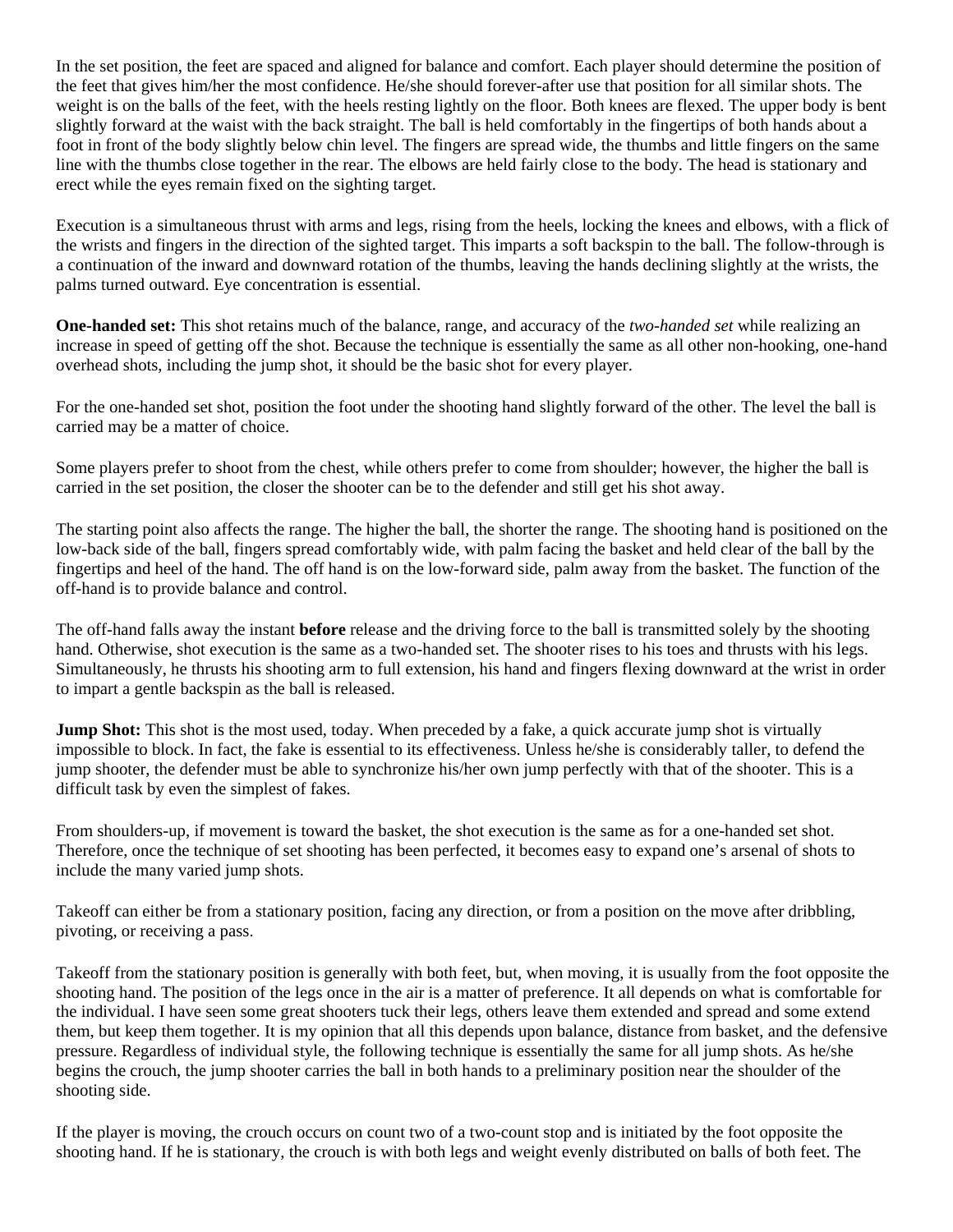elbows are held slightly forward and not necessarily under the ball. The hands are positioned with the off-hand leading and the shooting hand trailing. Spread the fingers comfortably wide as for a one-handed set shot. While sighting the target and as the legs unflex at the start of the jump, the shooter raises the ball with both hands to a shooting position slightly forward and either straight above, or above and to the shooting side of the head.

Taller players tend to prefer a more overhead position than short players. Just prior to reaching the apex of the jump, the shooter with palm of the shooting hand facing the basket, the shooter cocks the wrist so that the palm faces up and forward and his off-hand rides high and in front. Considerable concentration is necessary to ensure continuous sighting as the shooter's hands and forearms cross his line of sight.

As mentioned above, when nearing the apex of his jump, the shooter uncocks the forearm and wrist in a quick supple motion, allowing the off-hand to fall away. The forward motion of the hand and fingertips impart a gentle backspin to the ball. The follow-through is completed with the shooting arm fully extended and hand and fingers declining as if taking a cookie from a jar.

**Hooks:** The hook shot is an extremely versatile and effective shot from close-in to medium range. Both centers and forwards should, early in their careers, master its technique with both hands. This type shot can be executed after dribbling to either side, receiving a pass and pivoting, or after rebounding and a pivot.

In each instance, the shot is taken off the foot opposite the shooting hand. For a right handed hook, the shooter pivots to the left, pushing off his right foot, turning his/her body and head to pick up the sighting point, while his/her right hand, palm up, extends out parallel to the floor.

Taking off on the left foot, he/she completes a continuous, sweeping overhead arc toward the basket. As in every other shot, success depends upon effective sighting, a soft wrist, fingertip control, and a smooth continuous follow-through.

Other check points include high knee lift, two hand raising of the ball for added control before extending the ball away from the body, and extension of the weak-hand elbow to a position parallel to the floor to keep his defender at a distance. A correctly executed follow-through will leave the shooter facing the basket and in good rebounding position.

## **Adaptations and Variations**

After a player masters the fundamental techniques of hook shooting from various distances within his own optimumpercentage area, he/she should begin to elaborate upon the technique by incorporating the specialized fakes, pivots, turns, etc., that apply to the play situations most often developing from his team position. Informal practice to perfect close-in shots with either hand will add greatly to a player's value as an offensive threat.

*Special Purpose Lay-ups:* Although one of the two variations described previously, should be used in most lay-up situations, the exceptionally talented player may find that two additional lay-up shots will increase his scoring opportunities.

- **1. The floating two-handed underhand lay-up:** Can be used by a hard driving guard coming down the lane in front of a closely defended basket. Instead of the high jump of the conventional lay-up, a broad jump is begun toward the basket, from six to nine feet out, with a takeoff from either foot. After takeoff, the player tucks the feet under the thighs and floats toward the basket, the ball held between both hands. The release is timed for the apex of the jump and is effected by extending both arms forward and flipping the ball up with wrists and fingers.
- 2. **The driving one-handed underhanded lay-up:** This is useful either for a miscalculated takeoff too far from the basket or as a calculated tactic to counter pressure from a defender in position to block a conventional overhead shot. Again, this shot is made from a broad jump, but in this case the takeoff foot is the same as that of a conventional lay-up. That is left-foot for a right-hand shot and right-foot for a left-hand shot.

The ball is initially held in both hands, the body between the ball and the defender; however, after takeoff the hand nearest the defender falls away, and the shot is accomplished by a reaching motion. The arm extends forward at shoulder level, the shooting hand under the ball, and the wrist and fingers flick the ball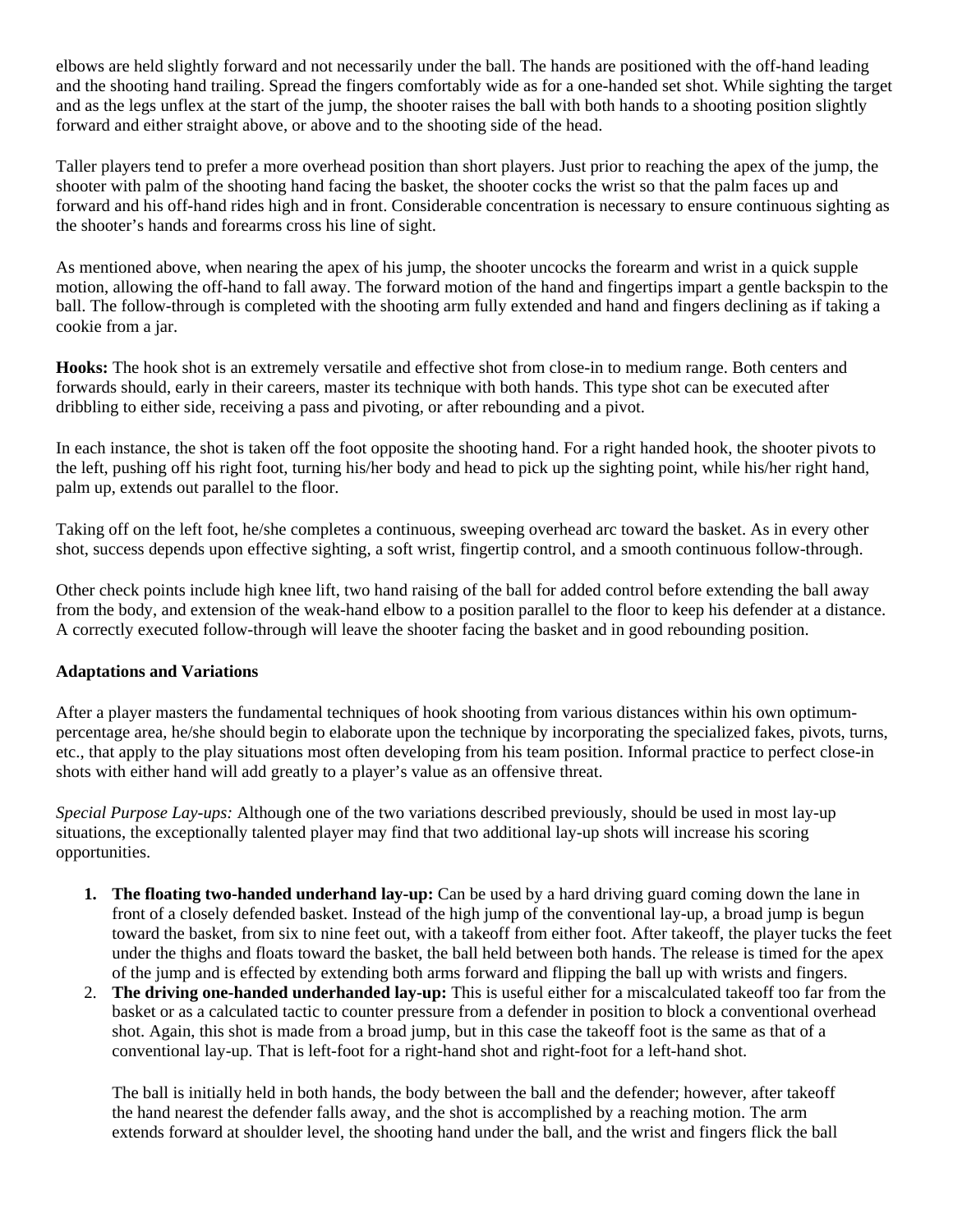toward a sighting spot on the backboard, slightly above and to the shooter's side of the basket. Some rotation of the wrist may be required in order to impart a slight carrying spin to get it into the basket.

*Under-the-basket shots:* Frequently, a player cutting under the basket finds himself/herself with the ball too close in for a lay-up of any type. In this case, he has two alternatives for a high percentage shot:

- **1. A semi-hook or short-hook:** Takeoff for both these shots is from the foot opposite the shooting hand, with the ball held high and in both hands. In the semi-hook, however, as the shooter rises from the floor, he turns to face the basket, allowing his off-hand to fall away, and hooking overhead and toward the basket with his shooting arm, the elbow and wrist inclined in a shallow arc. For a short-hook the shooter does not turn toward the basket. Instead, he gets the ball away by a full overhead hook, with the arm relaxed, extended, and a soft flick of the wrist and fingers.
- 2. **A layback or reverse lay-up:** Initiated from the side opposite the side from you approach the basket. The side can be approached from the side or from the rear, utilizing the four-foot area between the backboard and end line. You takeoff from the foot opposite the strong hand. Tilt the head back to see the sighting point, carrying the ball upward with both hands. At fullest extension, let the helping hand fall away with the shooting hand rotating inward toward the little finger. Release the ball with a flick of the wrist and fingers. If you are ambidextrous, try to master this shot with either hand.

*Drive-in hook:* An important weapon in the repertory of smaller back-court players is used when a taller defender switches to block a drive to the basket. While still in motion, the shooter begins with the same takeoff as for a conventional lay-up; however, when the ball is level with the shoulders, it is extended out, held in the shooting hand, away from the defender. A high trajectory shot is then effected with an overhead hook with the arm fully extended.

*Close-in jump shot:* Following a quick stop and fake, this shot can often be executed before the defender can react. The attacker moves from his weak to his/her strong side, stops, fakes, and takes off on his strong-side foot. Turning toward the basket in mid-air, he/she shoots quickly, with one hand slightly before reaching the top of his jump. The attacker uses the same technique when moving from the strong side, except that a slight fall-away may be necessary in turning toward the basket.

*Close-in pivot shots:* Most of these shot opportunities come to low or medium post players or a forward when his back is to the basket. Therefore, players at these positions must master the following:

1. **Right and left-handed hooks:** A close-in back-to-the-basket hook shot is almost impossible to block. Because of the three-second rule, however, speed in getting the shot away is essential.

Ideally, the pass-in should be shoulder high, with the ball caught with both feet off the ground, landing in a position where both feet in position for a pivot in either direction. However, should pass reception require establishing one foot as the pivot by taking a step in the direction of the pass, then the step should be taken with the foot nearest the basket.

Upon receiving the ball, the shooter should execute a head-and-shoulder fake while bringing the ball shoulder level and elbows extended. Obviously, the shooter must be capable of shooting with either hand if a fake is to be convincing. Depending upon opportunity and ability, the shooter follows his fake with a quick pivot obliquely toward, parallel to, or away from, the end line.

2. **Turn-arounds:** This is simple to master. A successful execution requires that a step, pivot, take-off, and shot be effected in one continuous motion. The ball is received in both hands, with the weight evenly distributed on both feet so that a turn may be made in either direction.

For a right hand shot, a head-and-shoulder fake to the right is quickly followed by a step to the left with the left, or non-pivot, foot. In the same motion, pivot to face the basket, thrust upward with the right knee, and a left foot takeoff. During execution of the turn, bring the ball up to a shooting position, above the head, with both hands.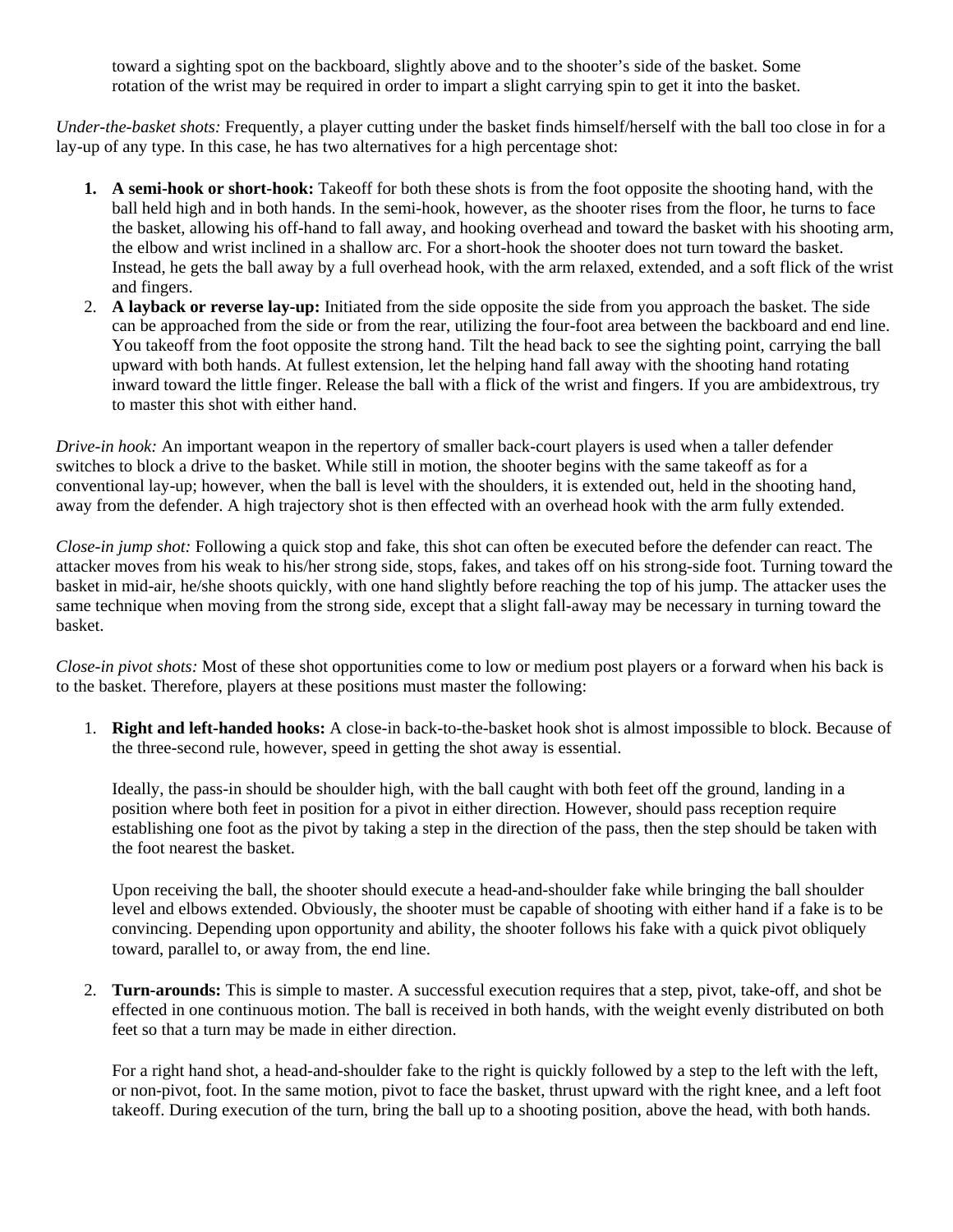- **3. Step-in pivots:** From a close-in pivot position, it is sometimes possible to take advantage of a defensive lapse by following a fake with a pivot directly toward the basket. If the player sees that his defender is moving in the direction of the fake, the pivot player, synchronizing his movements with the defender's lapse, can drop his/her non-pivot foot quickly toward the basket, pinning the defender behind. The shot can either be a hook, a turnaround, and underhand pivot, or a simple lay-up.
- **4. Underhand pivots:** Whenever a pivot player is close-in, back-to-the-basket situation and feels pressure of the defender on his back, he/she can fake to the side of the pressure, execute a step-in pivot in the opposite direction, and shoot under the defender's arm with an underhand upward motion. The ball is released toward the basket with a lifting rotation of the forearm and wrist of the shooting hand, imparting a soft carrying spin. Sighting must take into account both the spin and lower arc. Rhythm and follow-through are essential.
- **5. Step-aways:** This is useful when the back-to-the-basket pivot player has the ball but not closely guarded because of a mental lapse by his defender. For example, when the defender reacts to a fake by moving away from the shooter and toward the basket, the shot can be executed by stepping away from the basket with the non-pivot foot, pivoting on this foot to face the basket, simultaneously thrusting upward with the other knee for a rear-foot takeoff, executing a one-handed shot. Since this shot is easily blocked by a close defender, the fake, pivot, and shot must be perfectly timed.
- 6. **Jump-turns:** Most pivot players consider the turn-around jumper to be their best back-to-the-basket offensive weapons. Its success is largely due to its simplicity and to the effectiveness of an easily executed fake. In making the shot, the back-to-the-basket pivot brings the ball up to the shooting position while simultaneously executing a straight-up jump-turn to face the basket, timing the one-handed release prior to the apex of the jump. The fake is accomplished by a quick straightening of the knees and upward motion that simulates the beginning of a takeoff, making it impossible for the defender to synchronize his jump with the shooter.

*Tip-ins* are not lucky slaps at the ball. They are practiced as any other shot in the shot repertory of any tall basketball player. An offensive rebounder should be ready to make a *tip-in shot* of any rebound in his area and within six feet of the basket.

Facing the basket, with knees flexed, hands up, and elbows wide at the shoulders, the tip-in shooter times his takeoff to make fingertip contact just prior to reaching the top of his/her jump. The shooting hand first controls the ball with fingers spread and flexible wrist, flicking the ball upward in a soft trajectory toward the basket. Even if control is not possible, some type of contact, such as a slap, should be made with the ball.

Sighting, fingertip control, and follow-through are the same for any other one-handed shot. Although some players, and coaches, prefer to go up for the ball with both hands in order to rebound, most players cam jump quicker and higher with only one hand up. To me, the recommended method is the one hand-up around the offensive board.

*The free throw* shot should be a regular part of every practice session and should take place under as near game-conditions as possible. Every player must determine his/her best-percentage medium, or long-range, shot and use that shot for *all* free throws. To be proficient, a shooter should make at least 80% of his free throws in practice; however, should a player not be particularly proficient in any one medium or long-range shot, he should be taught to master the one-handed set shot with particular attention in getting him to use the legs to propel the ball in a high soft arc toward the basket. The following fundamentals should be practiced until they become second nature for any free throw, regardless of style:

- **1. Dry hands and fingers:** Before entering the free-throw circle, dry hands on trunks and shake the arms, wrists, and fingers to relieve tension.
- **2. Look to both sides and behind:** Before accepting the ball from the official, look all around to check the opponent's offensive alignment and teammate's positions.
- **3. Receive ball from official:** Always accept the ball **before** taking position at the free-throw line.
- **4. Take exact position:** Move up to the line and set feet in the exact position you aways use for free-throws. Most all basketball courts have a nail indentation in the center of the free-throw circle. Use this as your marker to position your feet.
- **5. Spin ball in hands:** Do this to acquire proper feel of the ball; then, bounce the ball a certain number of times to relax the arms and body to accentuate the feel.
- **6. Inhale and exhale softly:** After, assuming final hand placement, inhale and exhale, slowly.
- 7. **Shoot the ball high and soft with gentle backspin:** Rising to the toes with a thrust of the legs and simultaneous extension of the shooting arm, hand and fingers flexing downward smoothly at the wrist in order to impart a soft